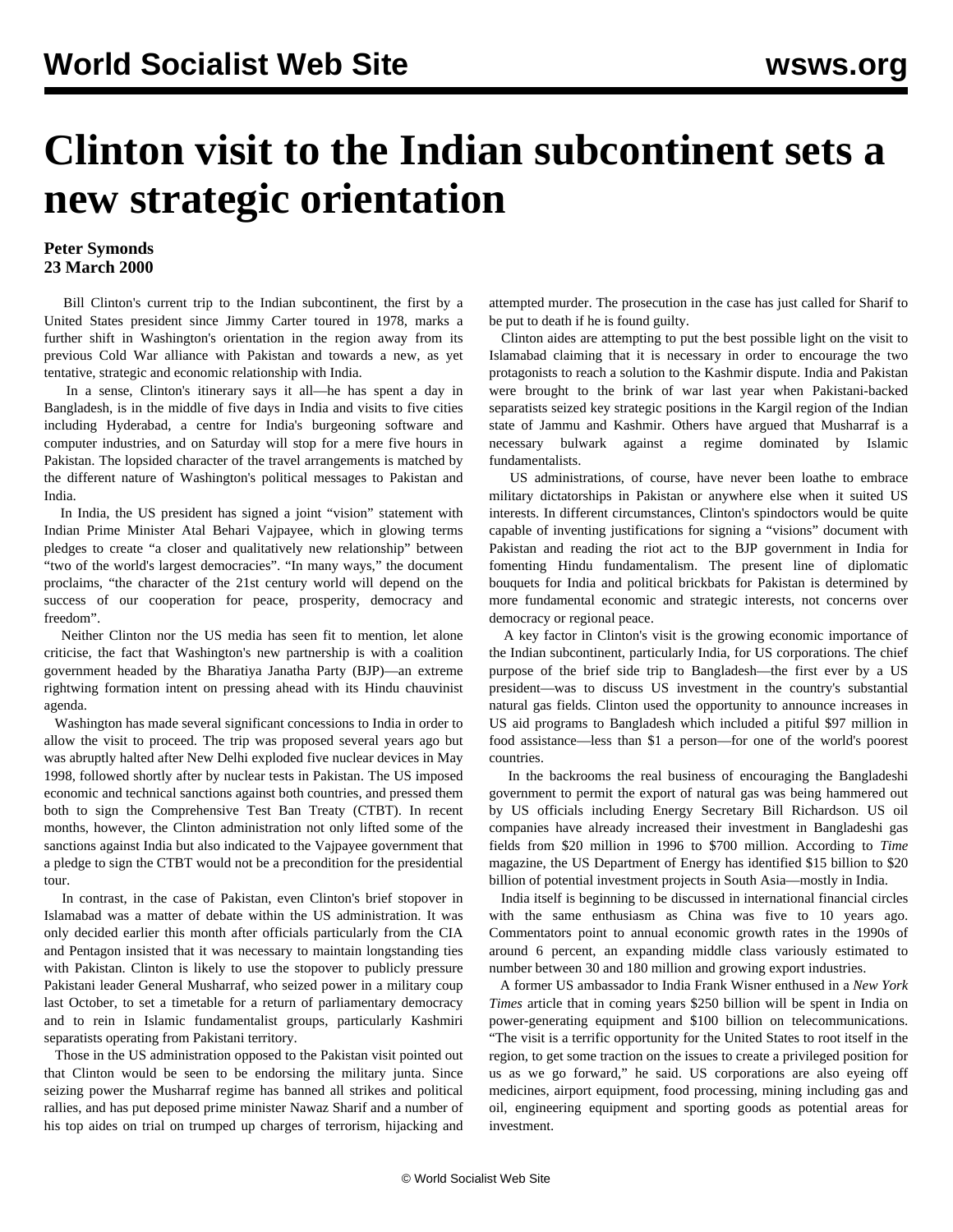But the greatest hype is reserved for India's burgeoning computer

software and technology industries. Indian-based hi-tech companies have been able to exploit the country's large pool of graduates, who are paid a fraction of the salaries received by their counterparts in Europe or the US, to carry out the labour intensive work of computer programming. A report by the management consulting firm McKinsey & Company forecast that by the end of the decade the Indian software industry could earn \$87 billion and employ over 2 million people.

 An article in the British-based *Economist* magazine entitled "The elephant and the pekinese" noted: "Perhaps for the first time since inventing zero, India has a hot product to sell and can keep the profits for itself. All this is entwining India with the rest of the world and especially with the United States in new ways. Software exports are growing at a rate of 50 percent a year, and around two-thirds of them go to the United States. Much of that is serviced by Indians on temporary work visas; India gets about a third of these, and hopes that Mr Clinton will increase them. Indian companies are listed on American stock exchanges; Indian Americans, an increasingly rich community, are lobbying on behalf of India in their adopted country and investing in their native land. A global bidding war has broken out for Indian brains."

 Investment opportunities for US corporations go a long way to explaining the US administration's embrace of the Vajpayee government in India. Powerful sections of the ruling class in India and internationally calculate that the Hindu chauvinist BJP is the best means to press ahead with the economic restructuring measures demanded by corporate investors, including the privatisation of state-owned industries, the axing of the country's limited social services and prices subsidies and the removal of trade and investment barriers. While appreciative of the steps carried out in the 1990s, the IMF and other financial institutions are insisting that the BJP government continue and accelerate the process.

 The *Economist* hinted at the logic behind the willingness of the US and other powers to turn a blind eye to the BJP's Hindu extremism. Since 1991, it noted, India "has opened up its economy to world trade and started to privatise, albeit too slowly in both respects. The coming to power two years ago of Atal Behari Vajpayee's Bharatiya Janata Party, which leads the coalition government, has probably hastened the process. Although the Hindu-nationalist party has a xenophobic streak, it has also been friendlier to business and more hostile to communism than the opposition Congress party, which dominated Indian politics for most of its past 50 years of independence... Increasingly, these days, India is being treated with more respect in economic councils. When new-economy issues, such as e-commerce, come up at the World Trade Organisation, India and the United States find themselves on the same side."

 Clinton will no doubt press Vajpayee to go further in the IMF's agenda of economic restructuring than has been set out in the latest Indian budget. Last November at a US investment summit held in Mumbai (formerly Bombay), Dean O'Hare, Chubb Corporation chairman and head of the US-India Business Council, noted rather caustically that two main obstacles remained to further investment ties: disrespect for the sanctity of contracts and "the tardy pace of economic reforms".

 The *Economist* also noted: "Like dot.com shares, India's economy is more exciting for its potential than for its current performance. Though it is the world's fifth largest economy in terms of purchasing power, it accounts for less than 1 percent of world trade and attracted just \$2.5 billion in foreign investment in 1998, about a twentieth of China's. The United States has a bigger economic stake in India than any other single country, but would barely notice if that commerce dried up."

 Clinton is in India not just to pursue economic opportunities, however, but also to feel out the prospects for closer strategic ties. In an article entitled "US and India, Often at Odds, Are on the Same Side" in last Saturday's *International Herald Tribune*, US Secretary of State Madeleine Albright outlined—in veiled terms at least—some of the US calculations

behind Clinton's visit. After referring obliquely to the hostile relationship that existed through much of the Cold War, she stated: "Today, however, the mutual distrust is beginning to change. I believe that both the United States and India are coming to realise that there has always been something unnatural and regrettable about the estrangement of our two democracies."

 During the Cold War, US policy in the region was "tilted" towards Pakistan. Washington supported what were often military dictatorships in Pakistan with diplomatic, financial and military assistance against its rival India, which, although part of the so-called non-aligned bloc, had close relations with the former Soviet Union. During the 1980s, US reliance on Pakistan became even stronger as the CIA used the country as a base for funding, arming and training Islamic fundamentalist groups in their war against the Soviet-backed regime in Afghanistan.

 But following the collapse of the Soviet Union, US strategic concerns in the region have shifted. The US now regards the Islamic fundamentalists it helped to organise as a danger to its interests in the Middle East and also in Central Asia, where US corporations are in competition with European and other rivals to exploit vast reserves of oil, natural gas and minerals. The US has imposed economic sanctions on the Taliban regime in Afghanistan for continuing to give sanctuary to Saudi millionaire Osama bin Laden who is accused of organising the bombing of US embassies in Kenya and Tanzania. But the US administration is also concerned at the activities of a number of armed opposition groups from the unstable Central Asian republics that are thought to have bases in Afghanistan.

 During the Kargil dispute last year, Clinton made an open political overture to India when it pressured the Pakistani government of Nawaz Sharif to withdraw support for the Kashmiri separatists on Indian territory. Behind-the-scenes talks on strategic matters between the US and India had, however, been going on for some time. Under the guise of reducing tensions between India and Pakistan following the 1998 nuclear tests, eight rounds of "strategic dialogue" have taken place between US Deputy Secretary of State Strobe Talbott and Indian Foreign Minister Jaswant Singh—the lengthiest ever discussions between Indian and US officials. In the aftermath of the Kargil clashes, US and Indian intelligence services have begun to collaborate more closely in the name of "combatting terrorism".

 The US has been careful to couch the strategic issues raised by Clinton's visit in terms that indicate a pronounced "tilt" towards India. In her article, Albright mentioned that India's nuclear arsenal was still the "No. 1 security concern" of the US but was at pains to point out that the "US does not regard India's missiles or nuclear weapons as a direct threat" and would seek "to reconcile, to the greatest extent possible, our nonproliferation concerns with India's appreciation of its security requirements".

 Combined with the fact that the US has not insisted that India sign the CTBT agreement during the Clinton visit, the message is being interpreted in Indian ruling circles as a tacit acceptance of a nuclear-armed India. L. Subrahmanyam, head of an Indian committee to investigate the army's performance in Kargil, bluntly pointed out: "This visit is purely symbolic of the fact that two years after the nuclear tests, India had done nothing to comply with the stentorian demands of the nuclear hegemonists and still the US president is coming to visit. In spite of all the rhetoric, the US accepts reality."

 On the key issue of Kashmir, the US has also bent the stick in India's direction. Clinton has shelved offers to personally mediate the dispute between India and Pakistan in line with the Indian government's longstanding insistence that Kashmir is an internal problem and that it will not accept international mediation. Moreover, Albright has called for the Line of Control (LoC)—the demarcation between Pakistan- and Indianheld Kashmir established to end the 1971 war—to be respected. Translated from diplomatic language, her statement was directed against the